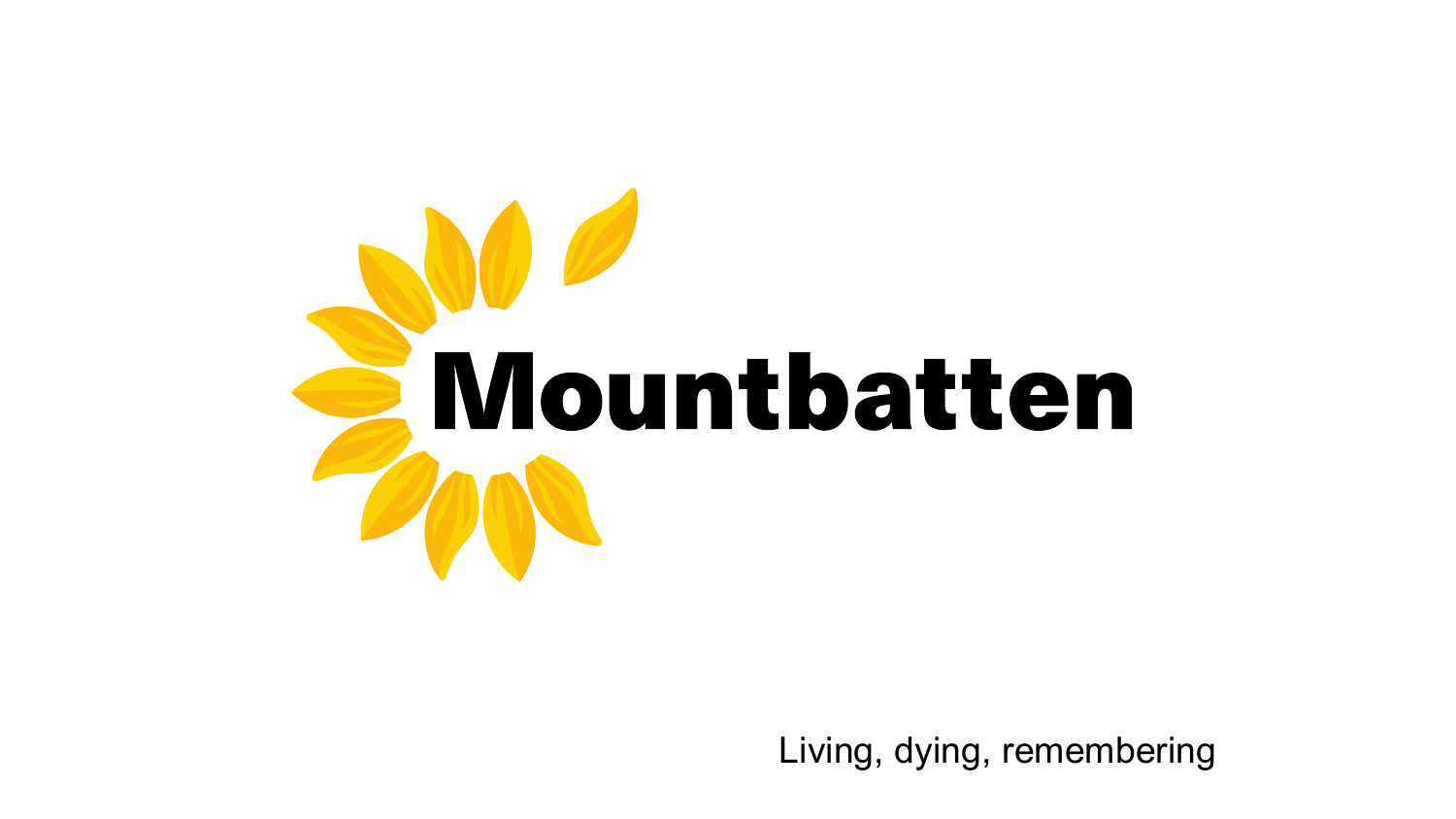# **HEALTH OVERVIEW AND SCRUTINY PANEL**

# **End of Life – COVID and beyond**

Nigel Hartley Chief Executive Officer Mountbatten Hospice Group Hampshire and IOW

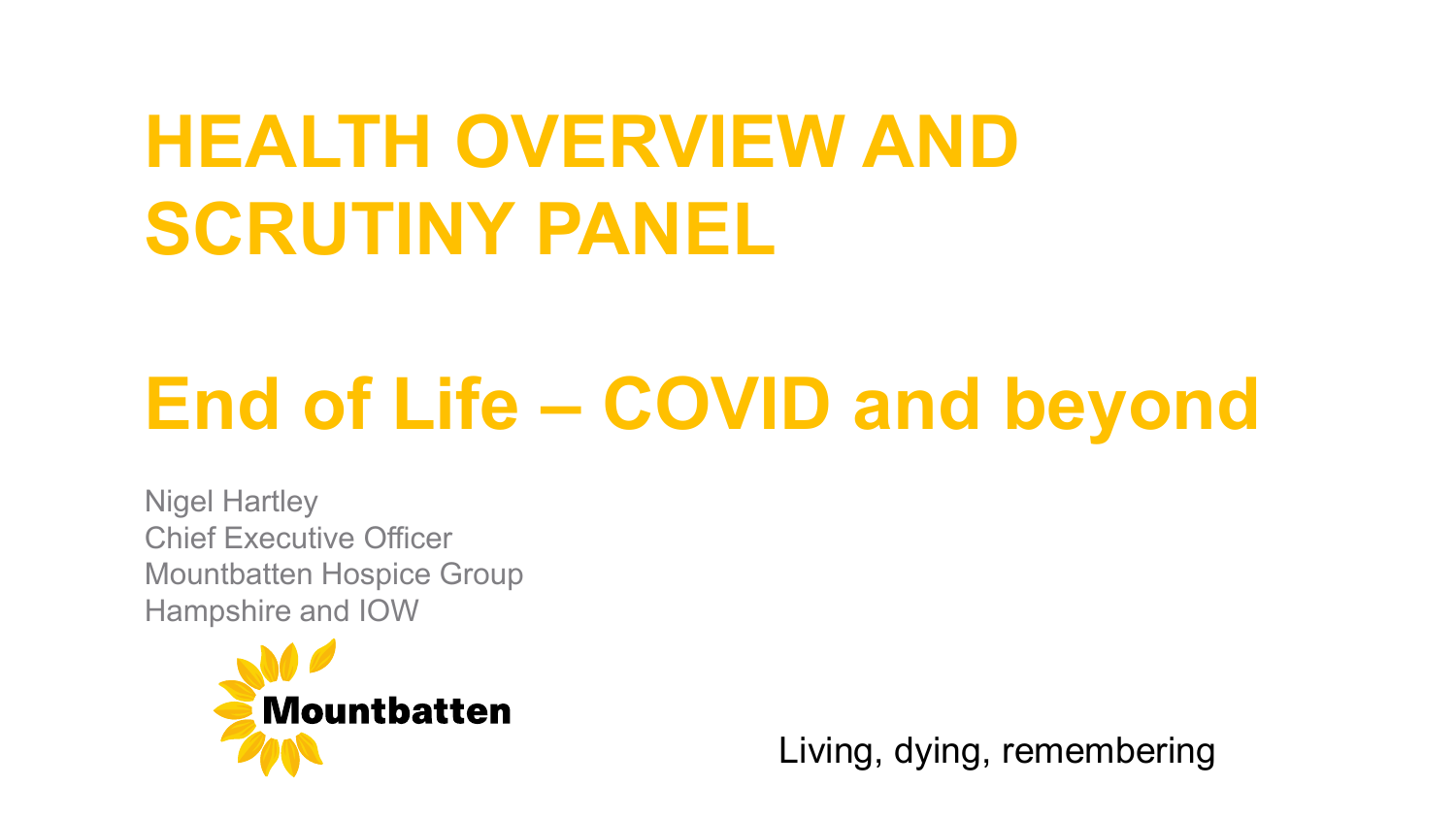### **What we want to do**

- Background to why we are here
- Our strategy 2020 and future plans what should a hospice look like?
- COVID 19 responses and lessons learned
- The importance of shared values

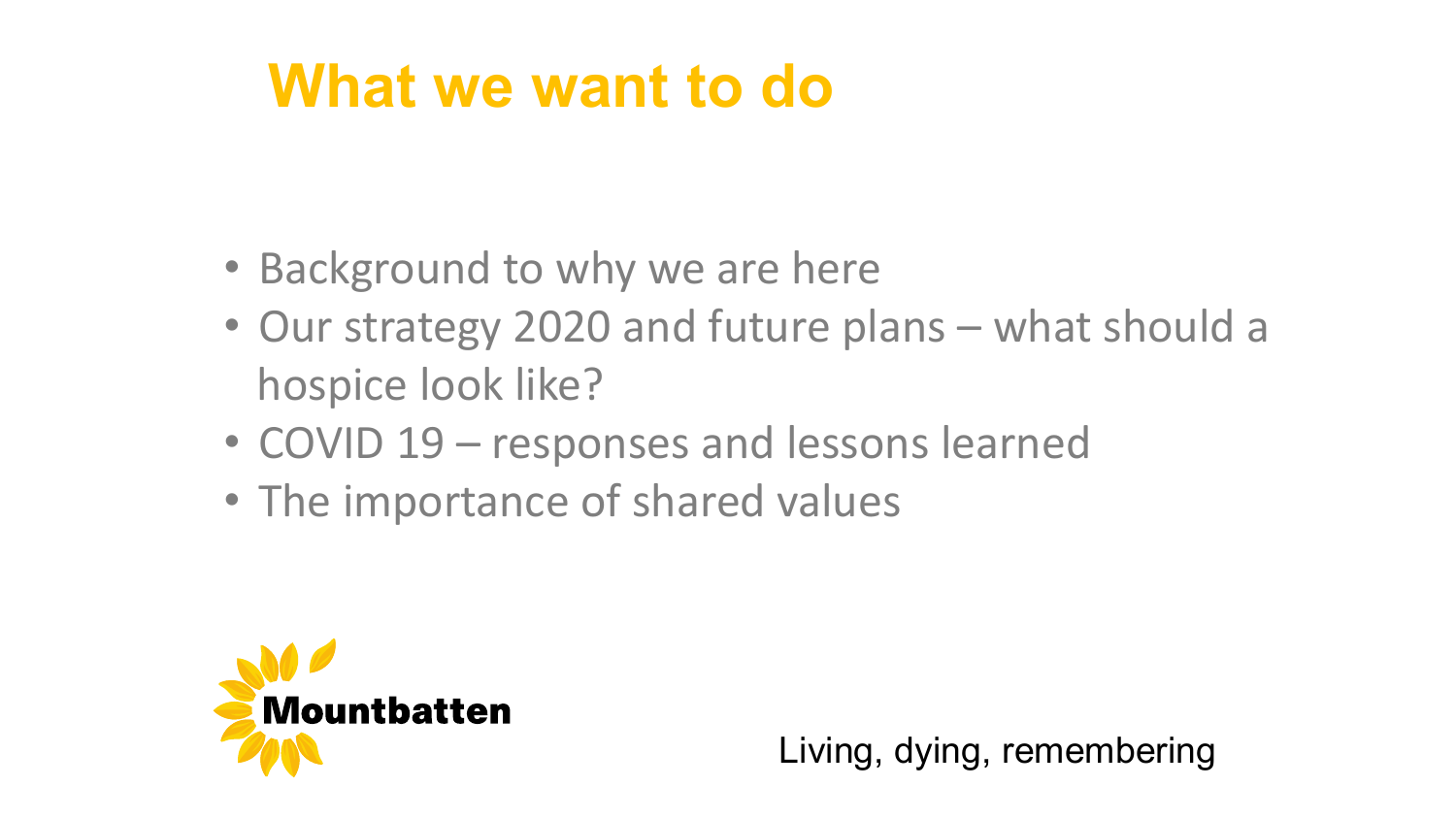## **Why Mountbatten? - a 60s revolution**

Dame Cicely Saunders, OM, who founded hospices in 1967 and whose vision continues to influence the work of UK hospices (1918 –2005)



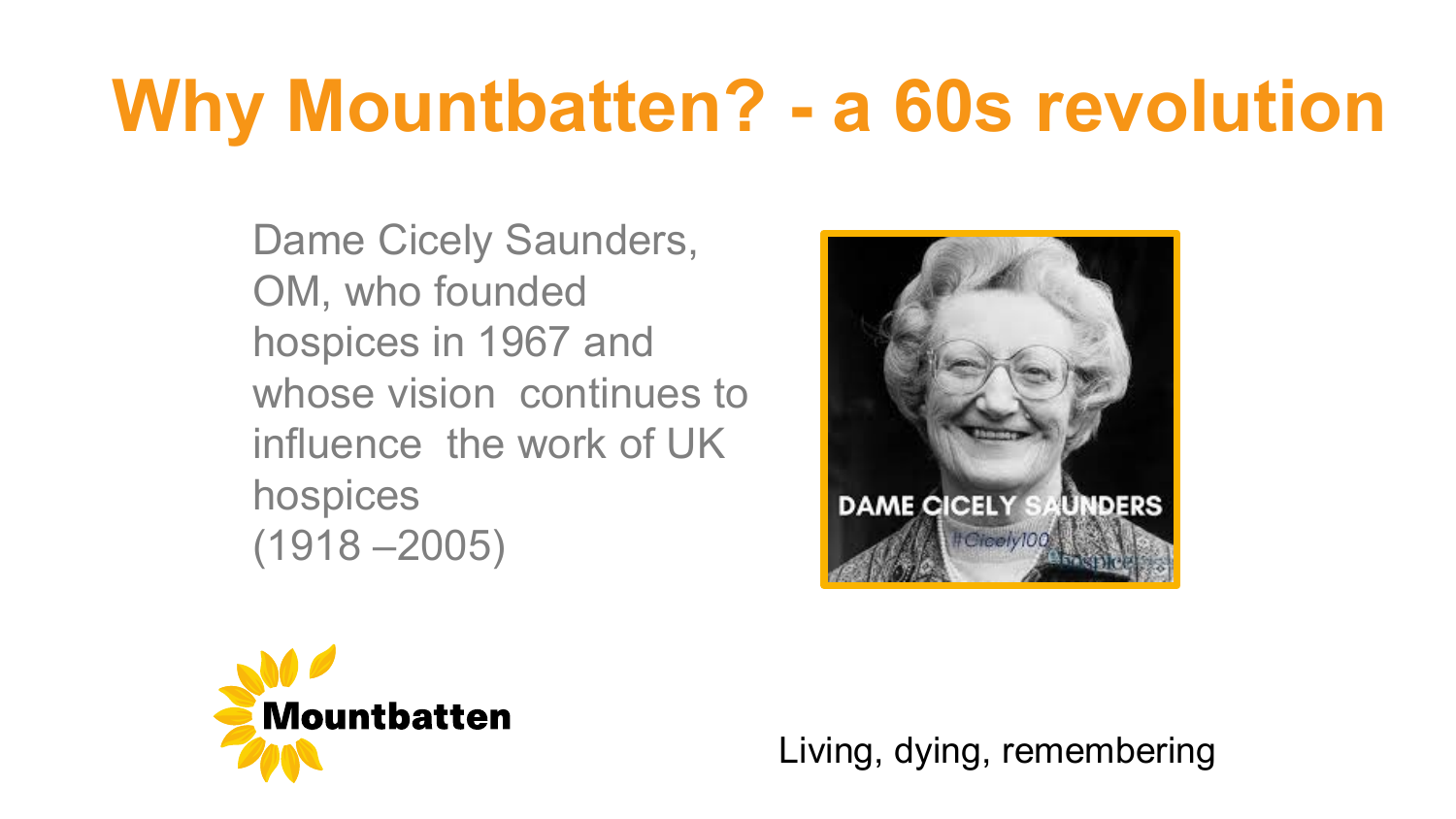#### **Background to hospices…**

- Hospice started in 1967
	- Care
	- Education
	- Research
- Total Pain
	- Physical
	- Emotional
	- Social
	- Spiritual
- Multi-professional team



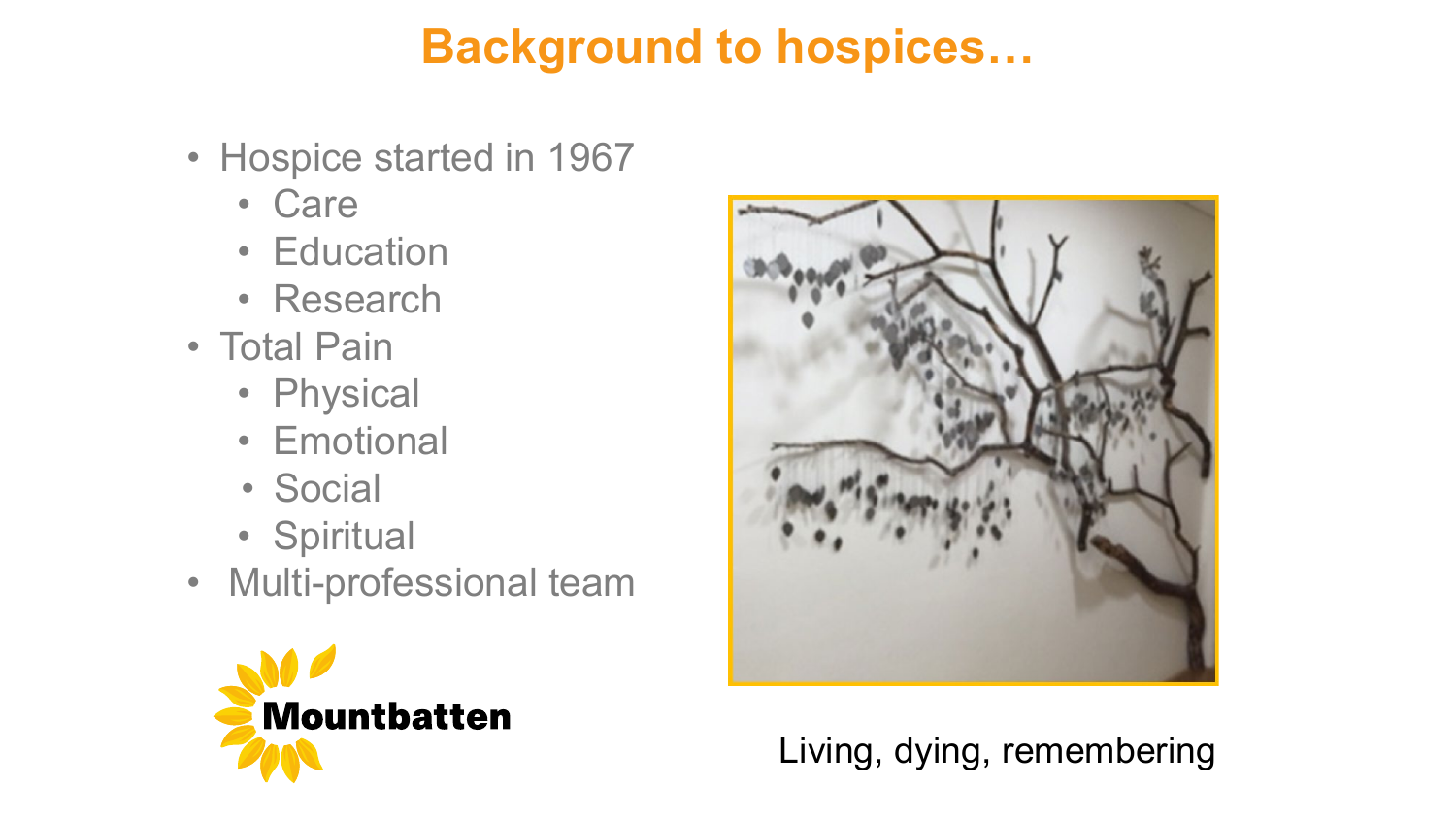

- A home death is not necessarily a good death...
- Not all hospital admissions inappropriate... not all experiences poor (Gott 2014; Robinson 2014)
- Different ways of partnering with acute sector needed…

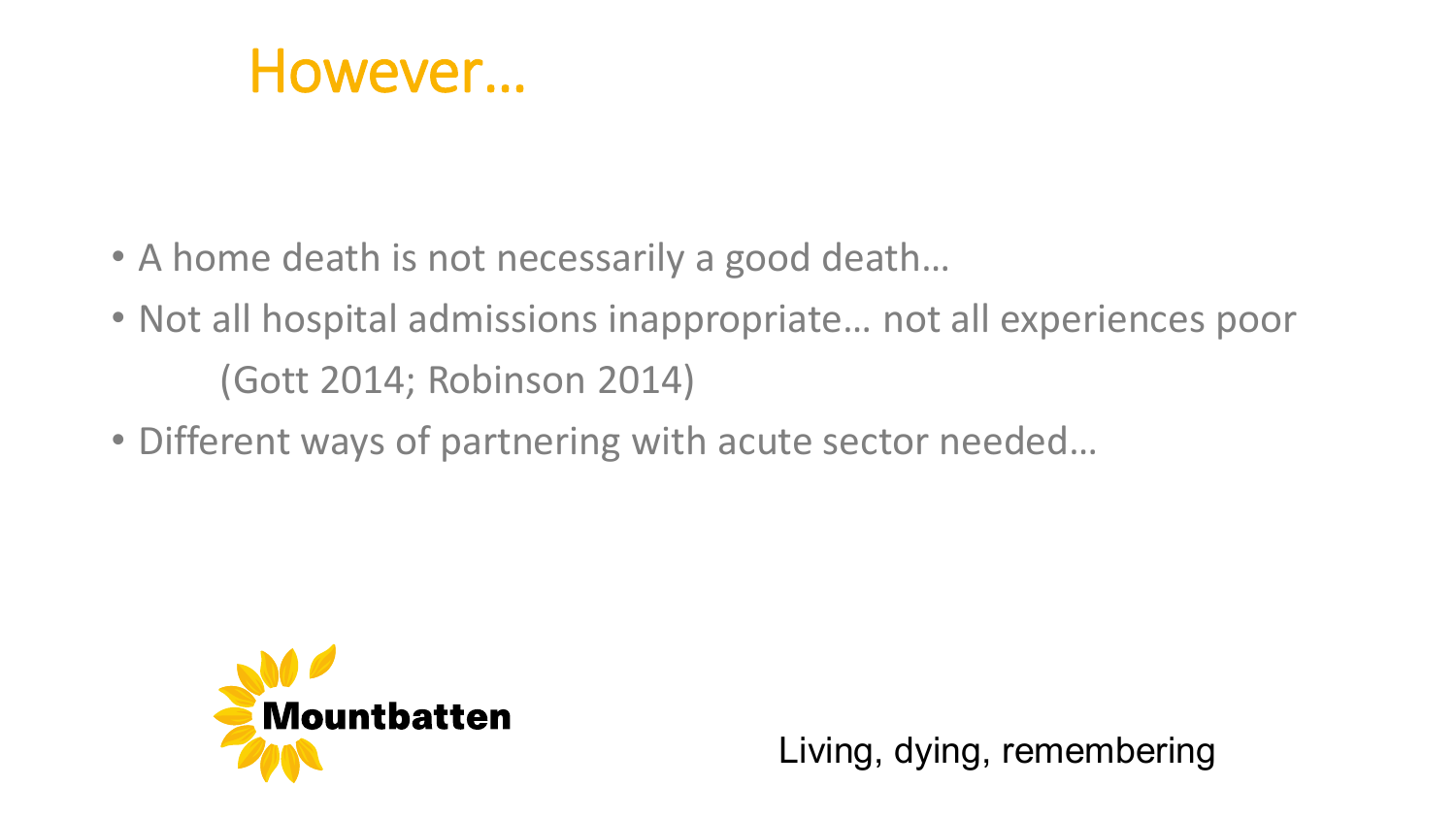#### **Mountbatten - Challenges**

- Growth in need people living longer
- Enough staff and money to meet the growing need
- No-one wants to talk about or prepare for death, dying and bereavement

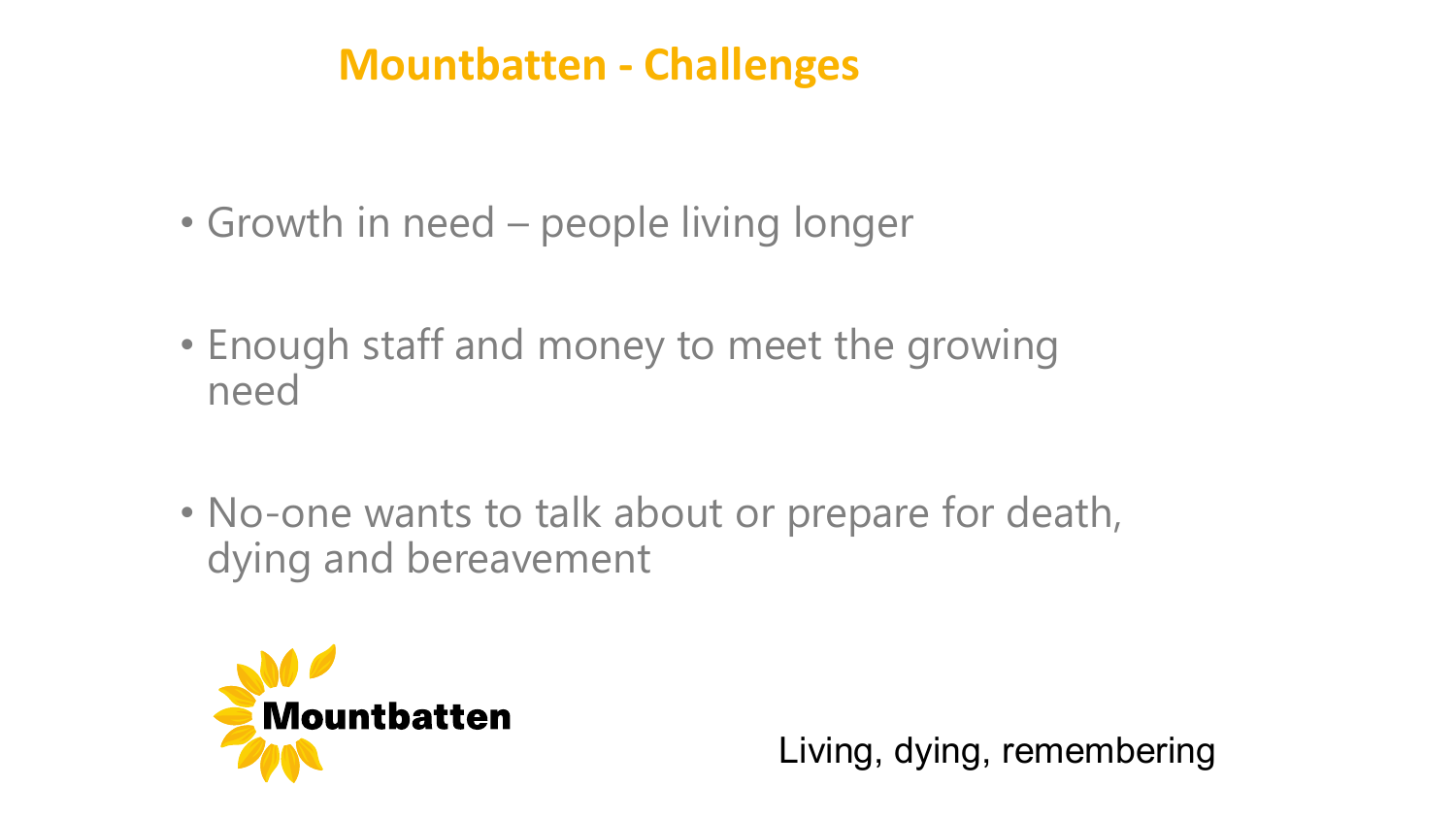# **Mountbatten - Challenges**

Latest forecast re people needing Palliative Care (Cicely Saunders International, King's College, London 2017)

- If figures continue to rise the same as during 2014 25.4% rise in need by 2040
- If figures continue to rise at same rate as between 2006 2014 42.4% rise by 2040
- Dementia 59,199 in 2014 to 219,409 in 2040
- Cancer from 143,635 in 2014 to 208,630 in 2040
- Although numbers with co-morbidities unknown now noticing the biggest rise Isle of Wight thought to be 15 years ahead of the rest of the UK in terms of demographic
- 1 in 6 households on IOW are a single person over the age of 65
- 25% of these people are over the age of 85

Isolation in the last years of life remains one of our biggest challenges **We need to remain in 'sync' with our community and engage in the every day conversations – Assisted dying; dementia; loneliness; old age and frailty**

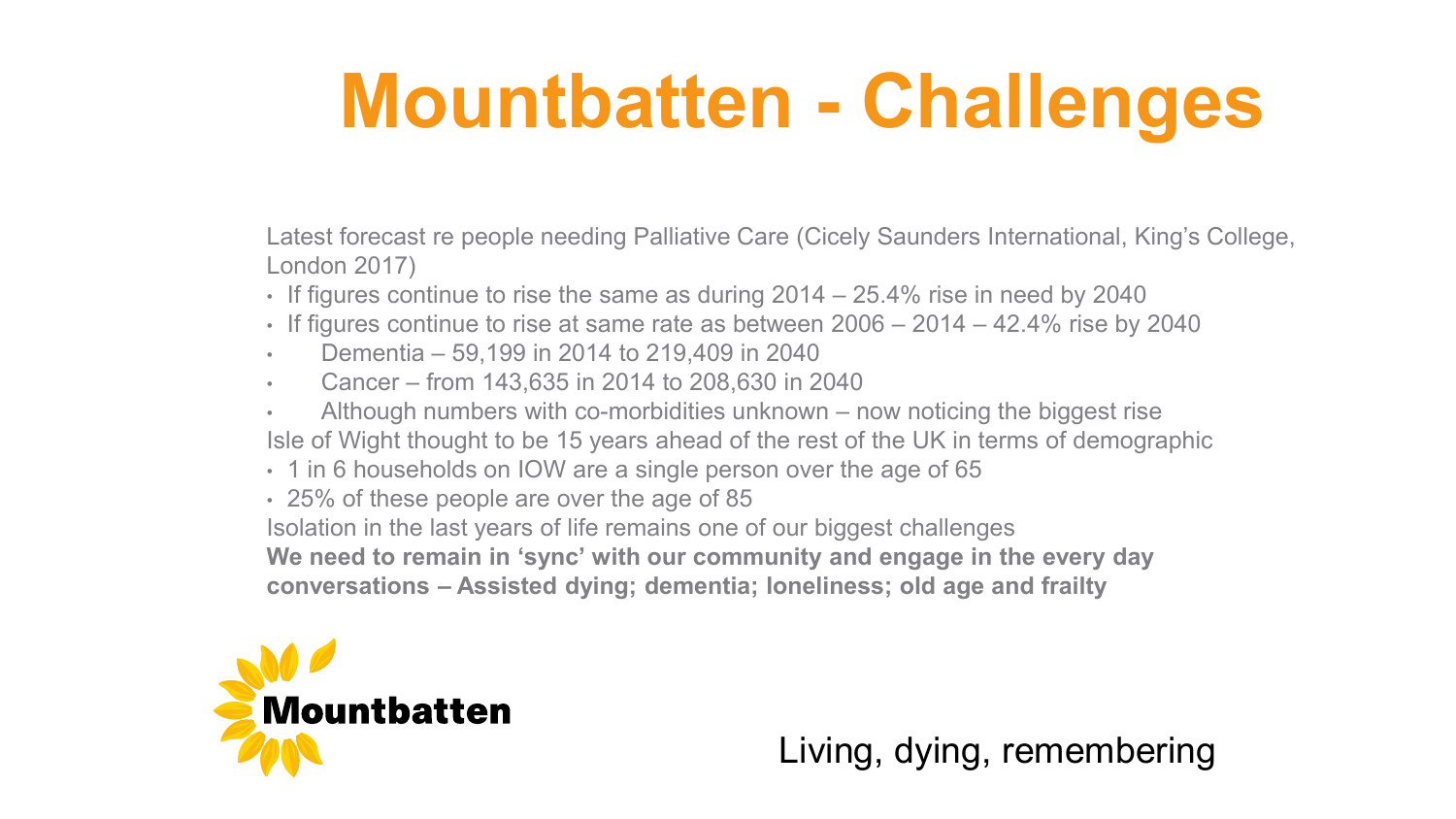### **Mountbatten - Challenges**



**Mountbatten**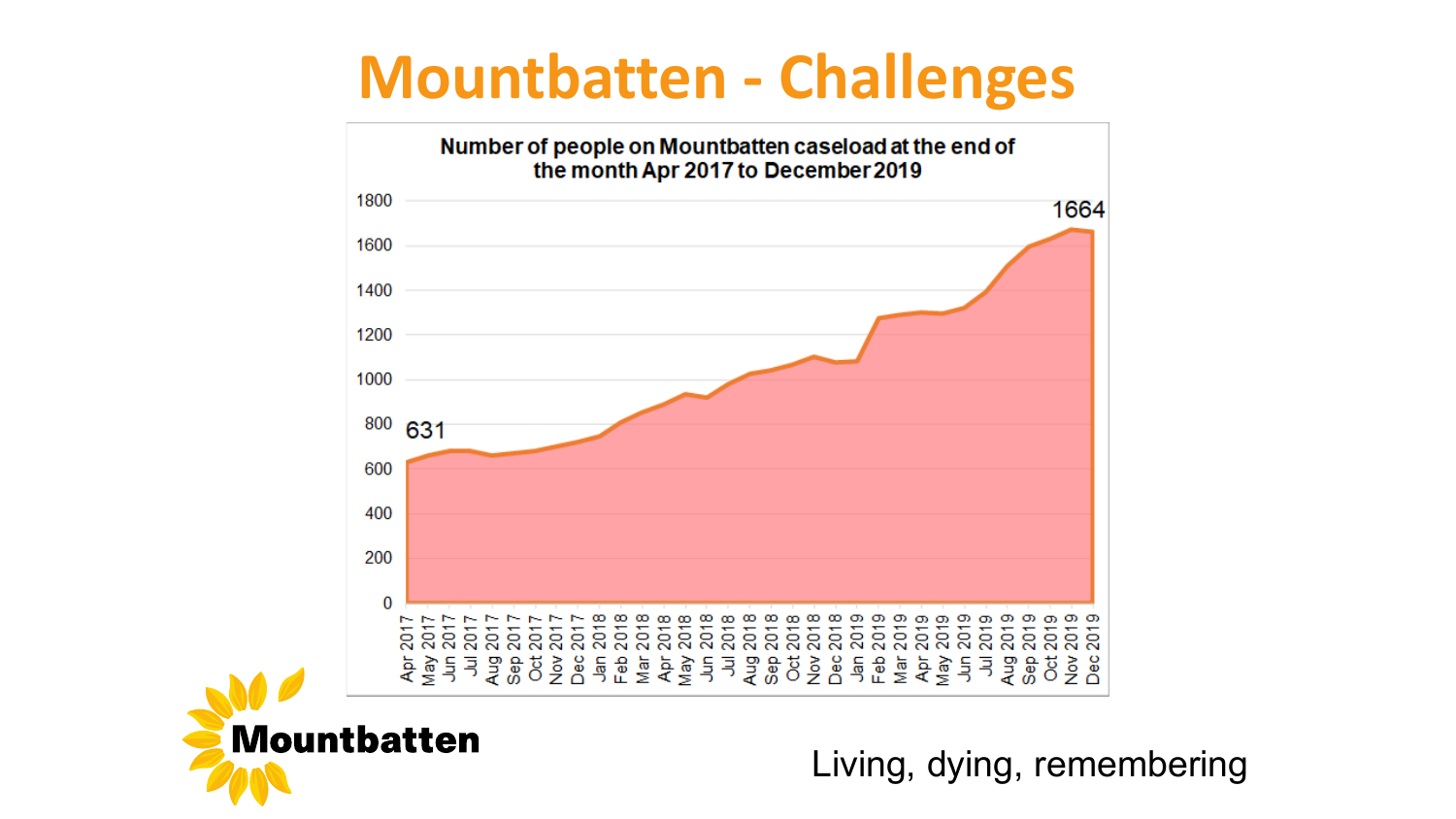#### **OUR STRATEGY 2020 - 2025 Mountbatten Group**

#### **OUR THREE STRATEGIC AIMS FOR MOUNTBATTEN**

We will change public perceptions around death, dying and bereavement and also<br>about the work that Mountbatten does.

We will meet the needs of everyone who requires our care and support, ensuring that no-one is ignored.

We will make sure that everything Mountbatten offers is sustainable for the benefit of future generations.

**KEY AREAS FOR** 

#### **OUR NEW MOUNTBATTEN MODEL**



"Mountbatten's team is expert. Our absolute confidence and authority around death, dying and bereavement across our entire workforce, supports our ambition to reach everyone who needs us, from those requiring complex clinical interventions, to those who are simply curious about death, dying and bereavement."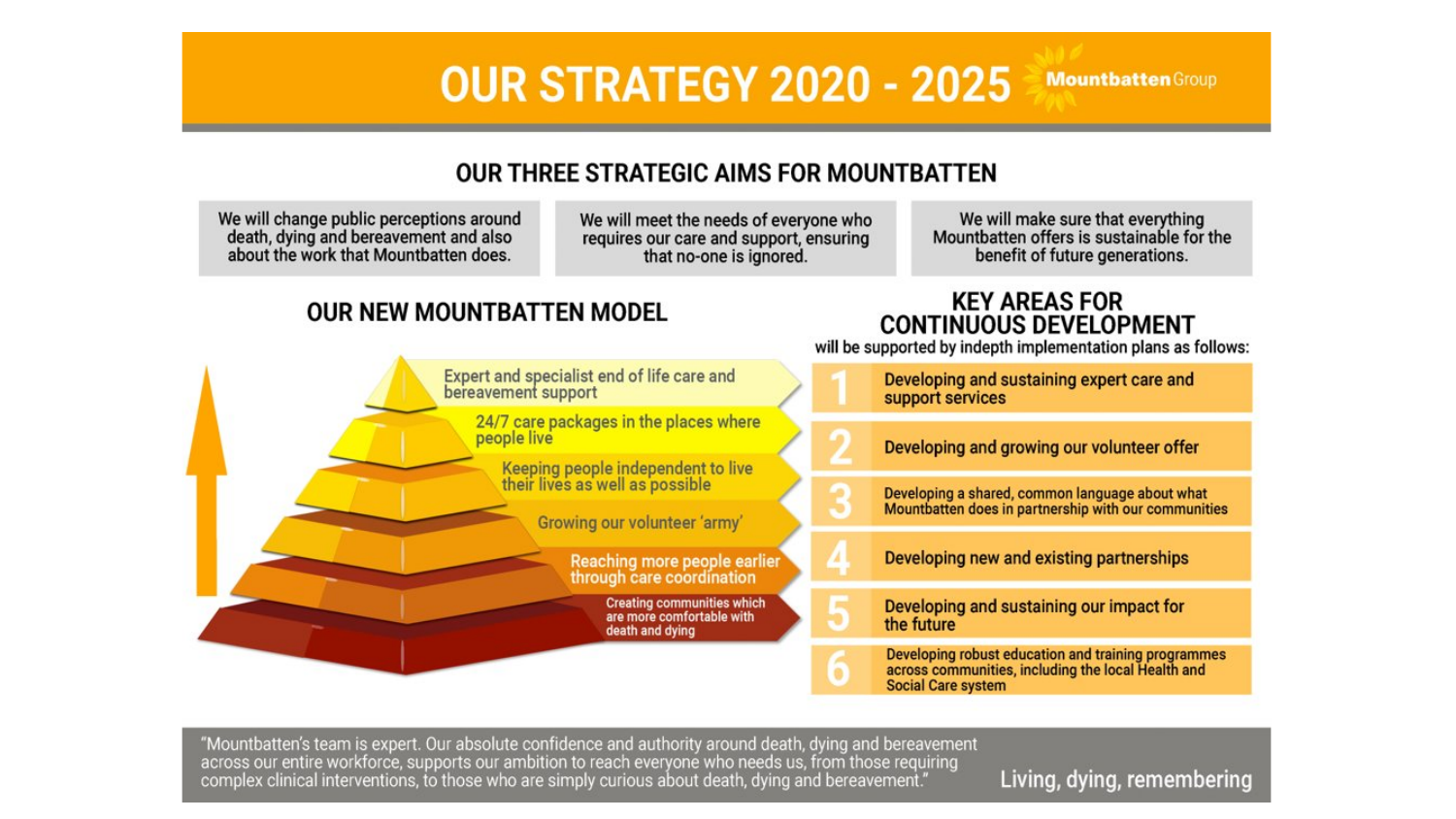## Strategic implementation plans 2020 onwards…

- Service development
- Volunteers
- Communications Our story and key messages creating a 'shared language'
- Survival and sustainability
- Education

…*regular meetings and actions updated with key individuals and teams essential*

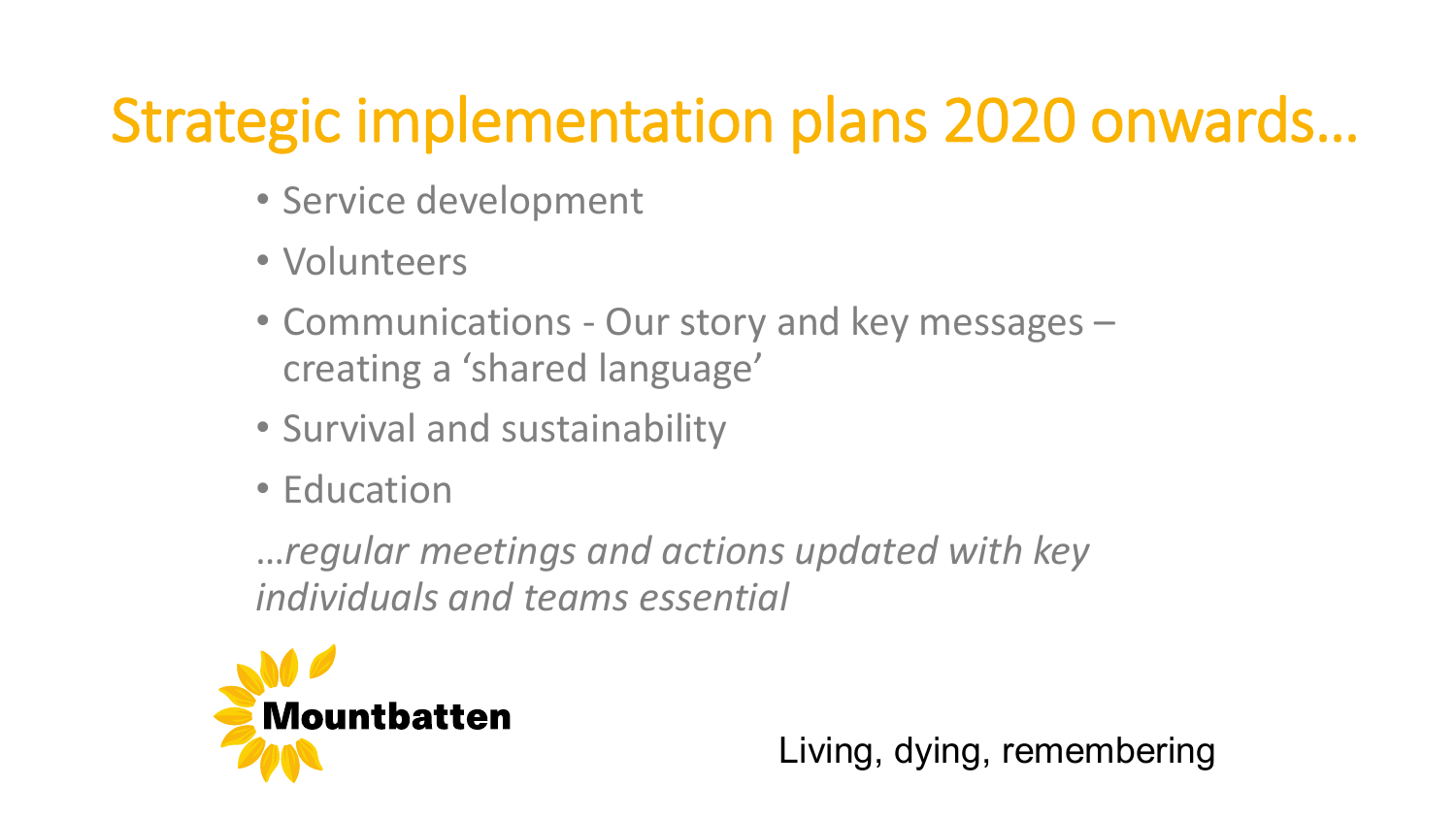

*We will all die, we will all be bereaved…*

We have all of our lives to prepare for it

and yet…



most of us are unprepared when it happens

A major failing of the Modern Hospice Movement is that there has been little or no change to this over the past 50 years.... *(BBC poll 2005)* 

*Are hospices 'out of sync' with the public conversations? – Assisted dying; changes in demographic; changing in dying 'process'; etc.*

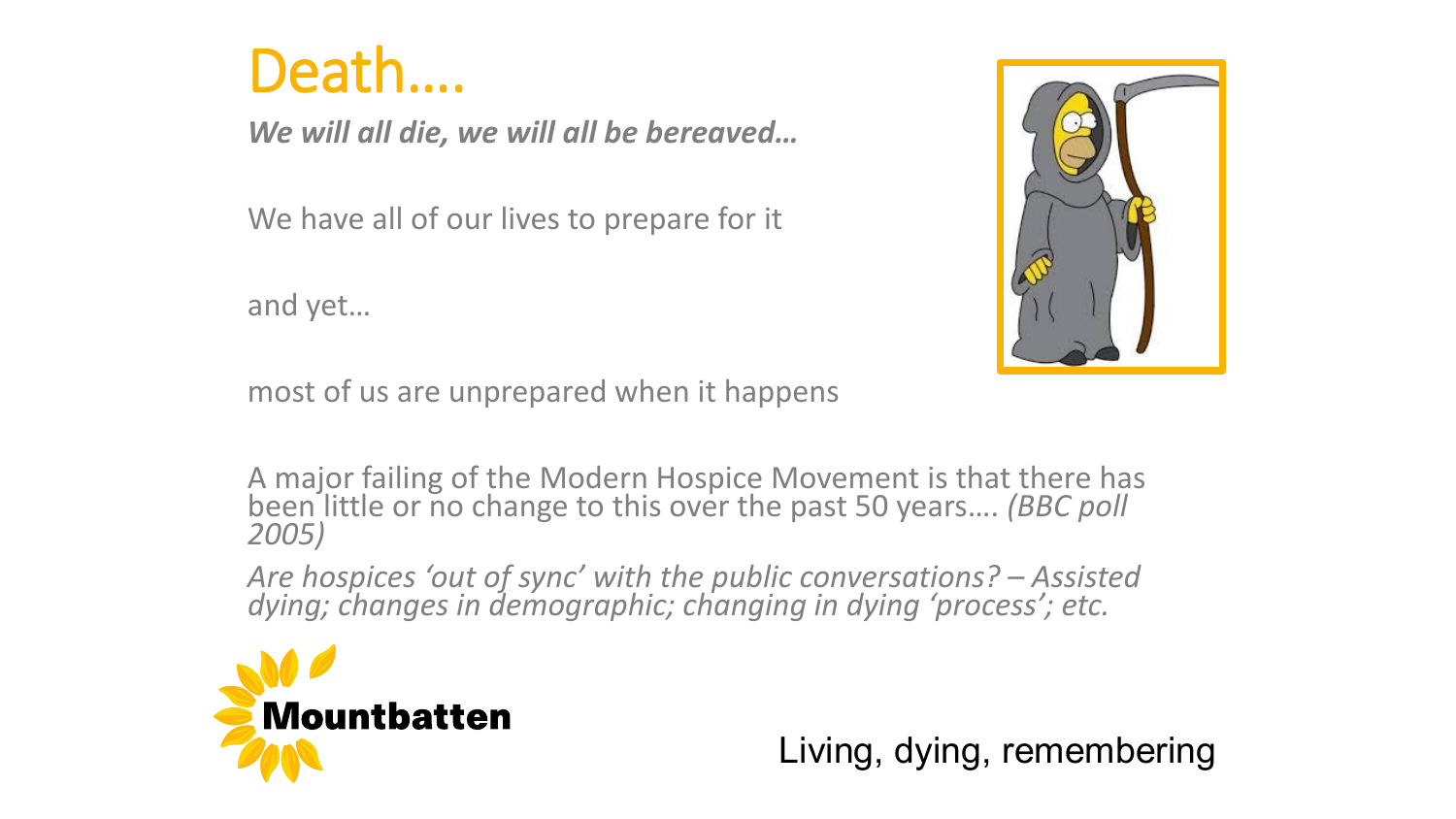### **What does Mountbatten do?**

- 24/7 care at home including Care Homes Inpatient beds
- Day Care, Rehabilitation, Self-help
- Bereavement support for everyone who needs it
- Public programmes changing people's attitudes towards Mountbatten and our work

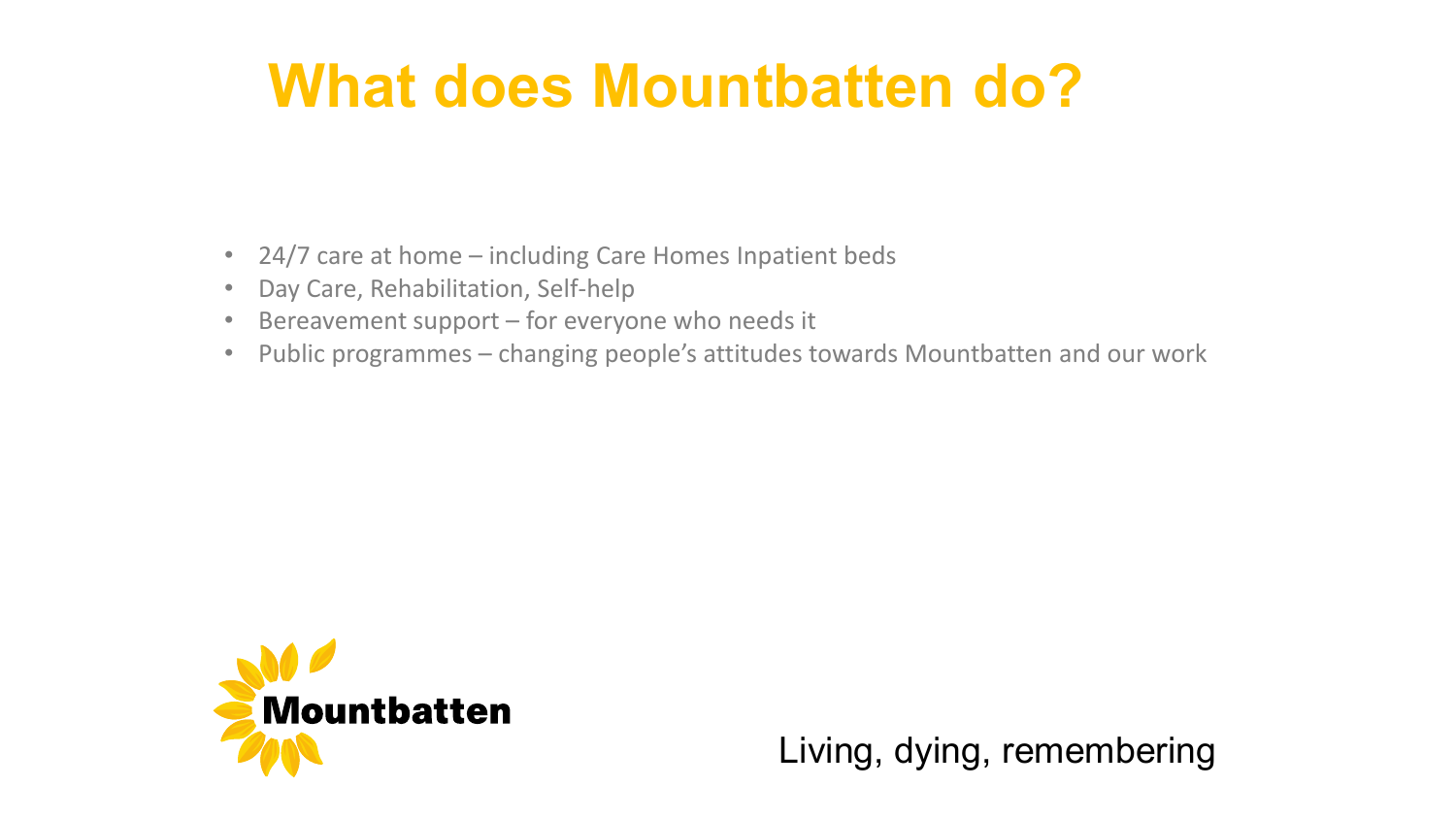#### **COVID 19 – responses and lessons learned**

- All Inpatient beds open throughout
- Visiting to inpatient unit possible but in managed way also introduced Skype and Zoom calls for patients and families
- PPE challenges and lessons learned training put in place including trained to fit test FFP3 masks and Easiair hoods
- Infection control audits high compliance throughout
- Risk assessments carried out for all areas including home visiting
- New Shower facilities put in place for staff
- Care home support for staff including bereavement
- Community visits continued
- Mountbatten staff supporting Care Home patients
- Increased bereavement referrals continue to grow also complexity
- Virtual support for patients and relatives including on-line group programme rehabilitation and other support
- CHC care packages continuing and also growth in delivery
- Discharge coordination from UHS new post joining Hospital Palliative Care Support Team
- Mountbatten Consultant Nurse joining UHS Hospital Palliative Care Support Team

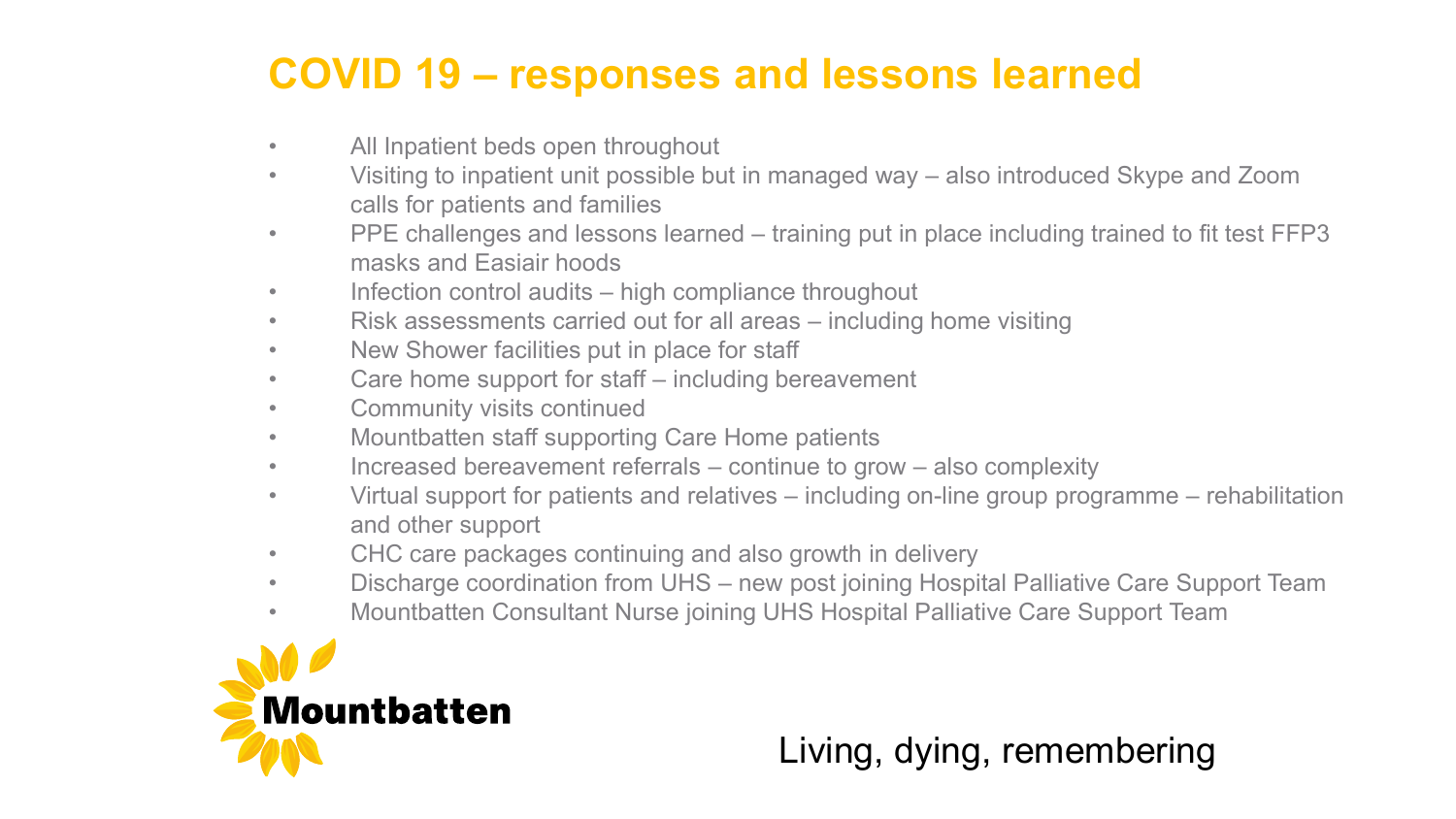## **COVID 10 – responses and lessons learned (Cont.)**

- Regular communications with staff and volunteers from CEO
- Regular updates re changes in national and local guidance
- Developed new volunteer roles for people who were furloughed from work to support patients, families and staff – training and support given
- COVID 19 contingency plans in place and updated regularly
- 24/7 community 'hub' in place and implemented ahead of target in response to community need during COVID-19
- Waiting list for services eliminated and single community caseload approach introduced
- Use of SystmOne implemented in partnership with GPs
- Regular 'Lessons Learned' sessions with external partnerships as appropriate
- 'Love not Loneliness' campaign every person on Mountbatten caseload received visit and gift at Christmas
- Crisis appeal to community around £200k across Hampshire
- Review of fundraising events
- Completed National Capacity Tracker daily

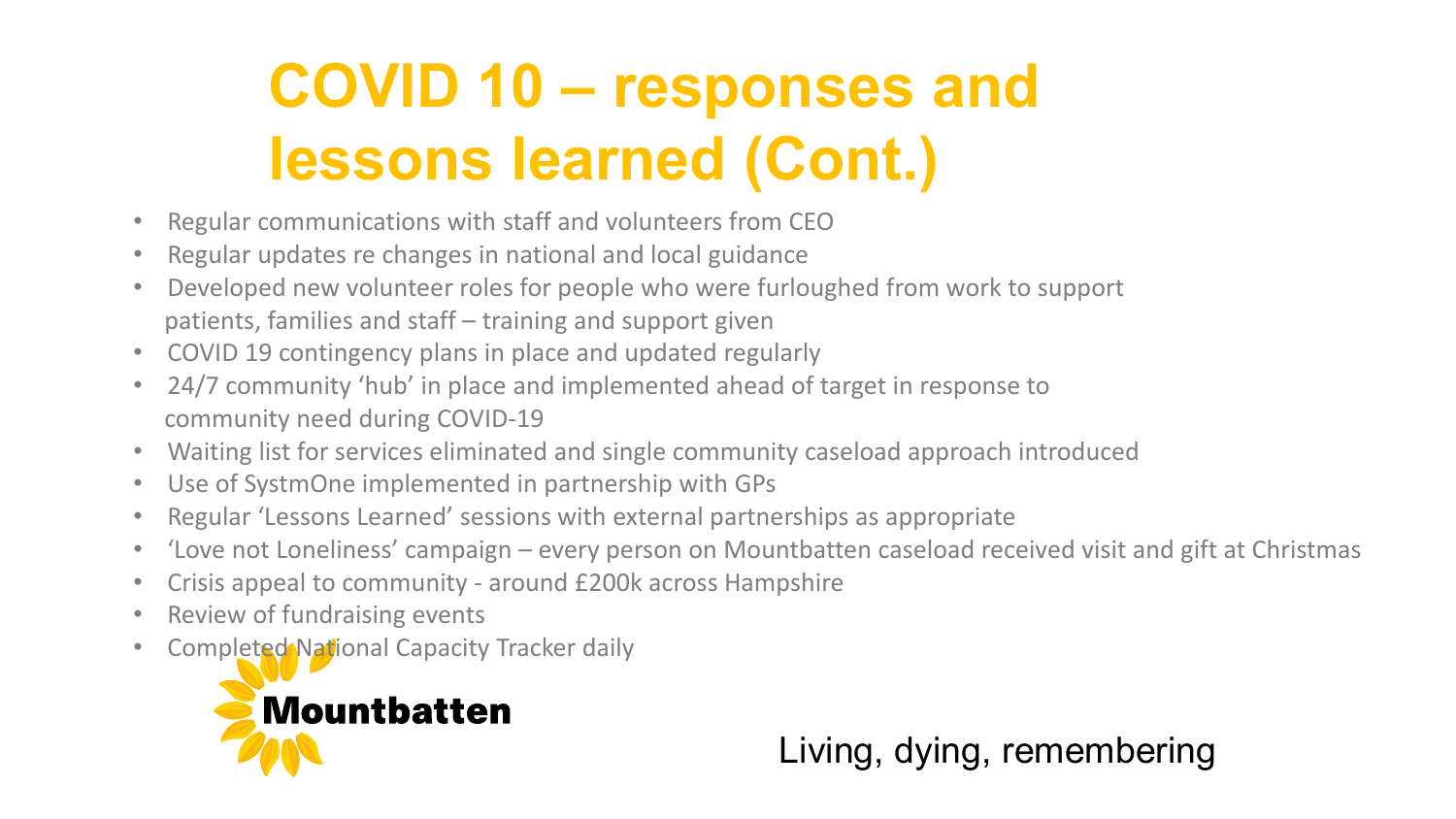# Mountbatten - Values

## *'you matter because you are you, and you matter until the last moment of your life'*

*Cicely Saunders*

**Culture, values and behaviours… Doing what it says on the tin…**

**Giving the right messages…**

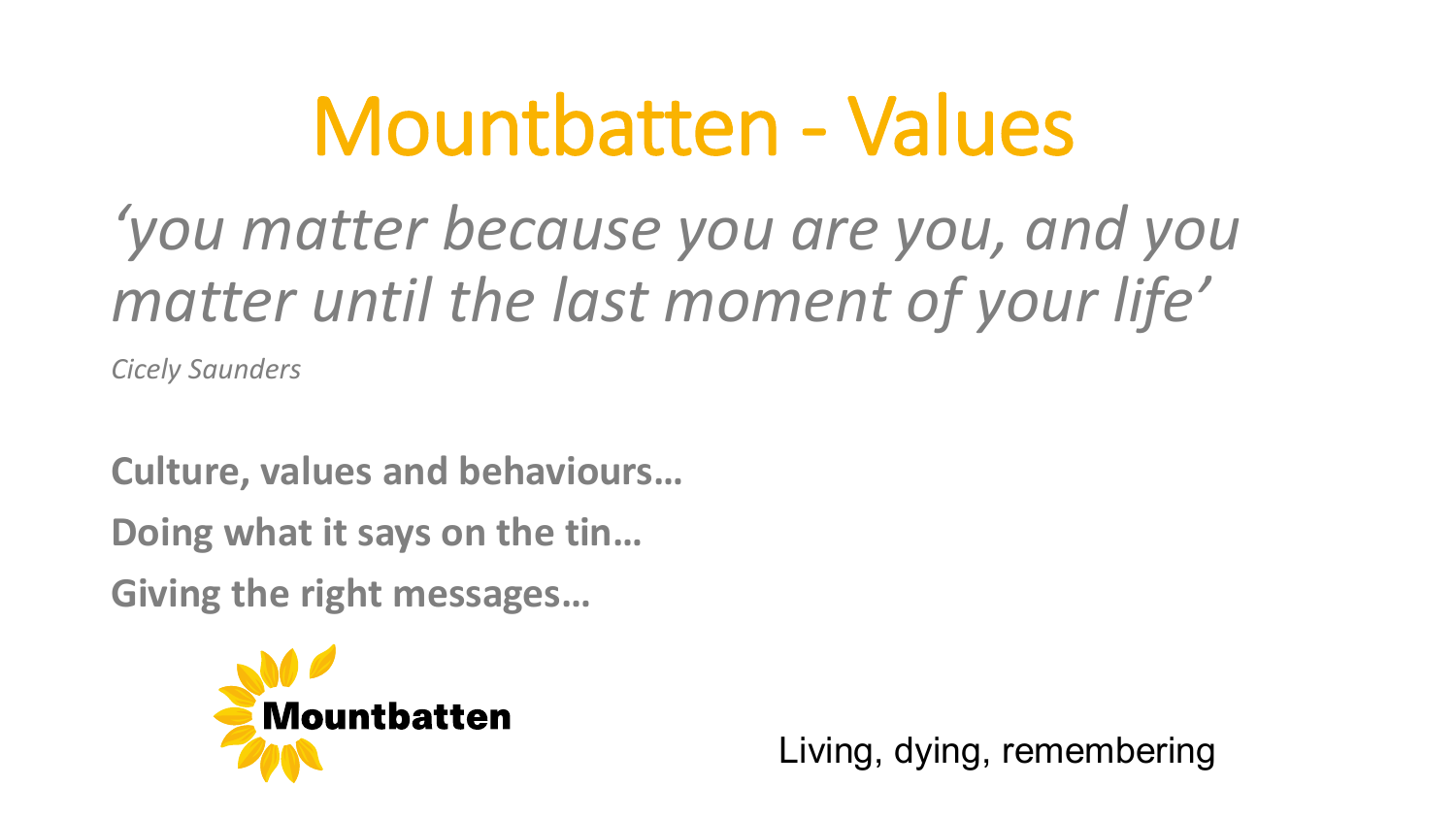## **Mountbatten - Values**

- We care about what we do we appreciate that people are different and we are kind and compassionate to our patients and families, to our local community and to each other
- We are experts in our field we are professional at all times, aspiring to be the best that we can be in everything that we do
- We are innovative and bold we respond quickly and creatively to the changing needs of our society within the scope of our human and financial resources
- We respect our community we exist for our local population now and into the future, and we believe that we can achieve more together by working in partnership with others